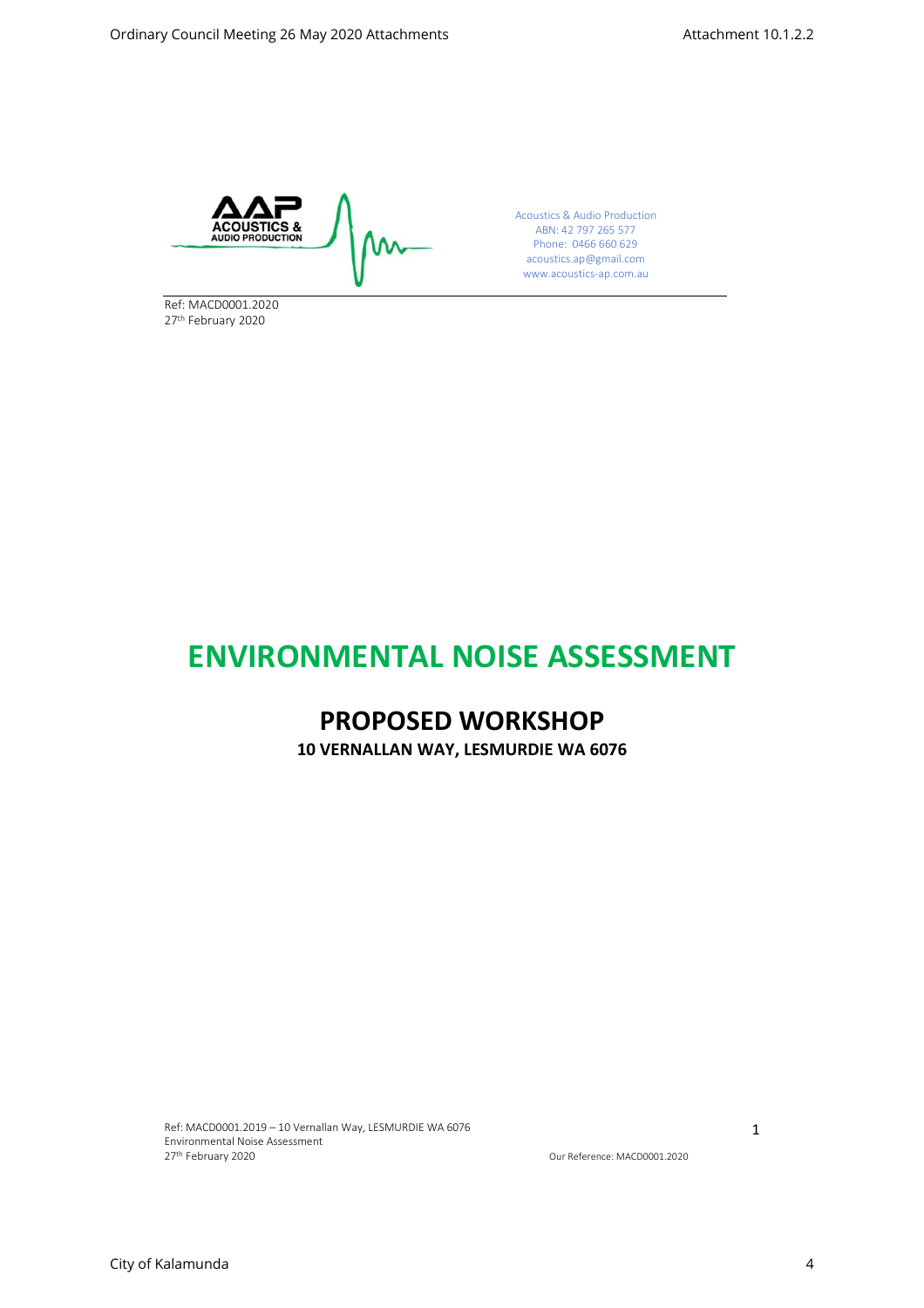## **CONTENTS**

| <b>Introduction</b>                              | Page 3  |
|--------------------------------------------------|---------|
| <b>Project Description</b>                       | Page 3  |
| <b>Acoustic Environment</b>                      | Page 4  |
| <b>Receivers and Noise Monitoring Procedures</b> | Page 5  |
| Noise Criteria                                   | Page 7  |
| <b>Methodology</b>                               | Page 8  |
| <b>Results</b>                                   | Page 9  |
| Assessment                                       | Page 10 |
| <b>Recommendations</b>                           | Page 10 |
| Conclusion                                       | Page 11 |

Ref: MACD0001.2019 – 10 Vernallan Way, LESMURDIE WA 6076 Environmental Noise Assessment 27th February 2020 Our Reference: MACD0001.2020 2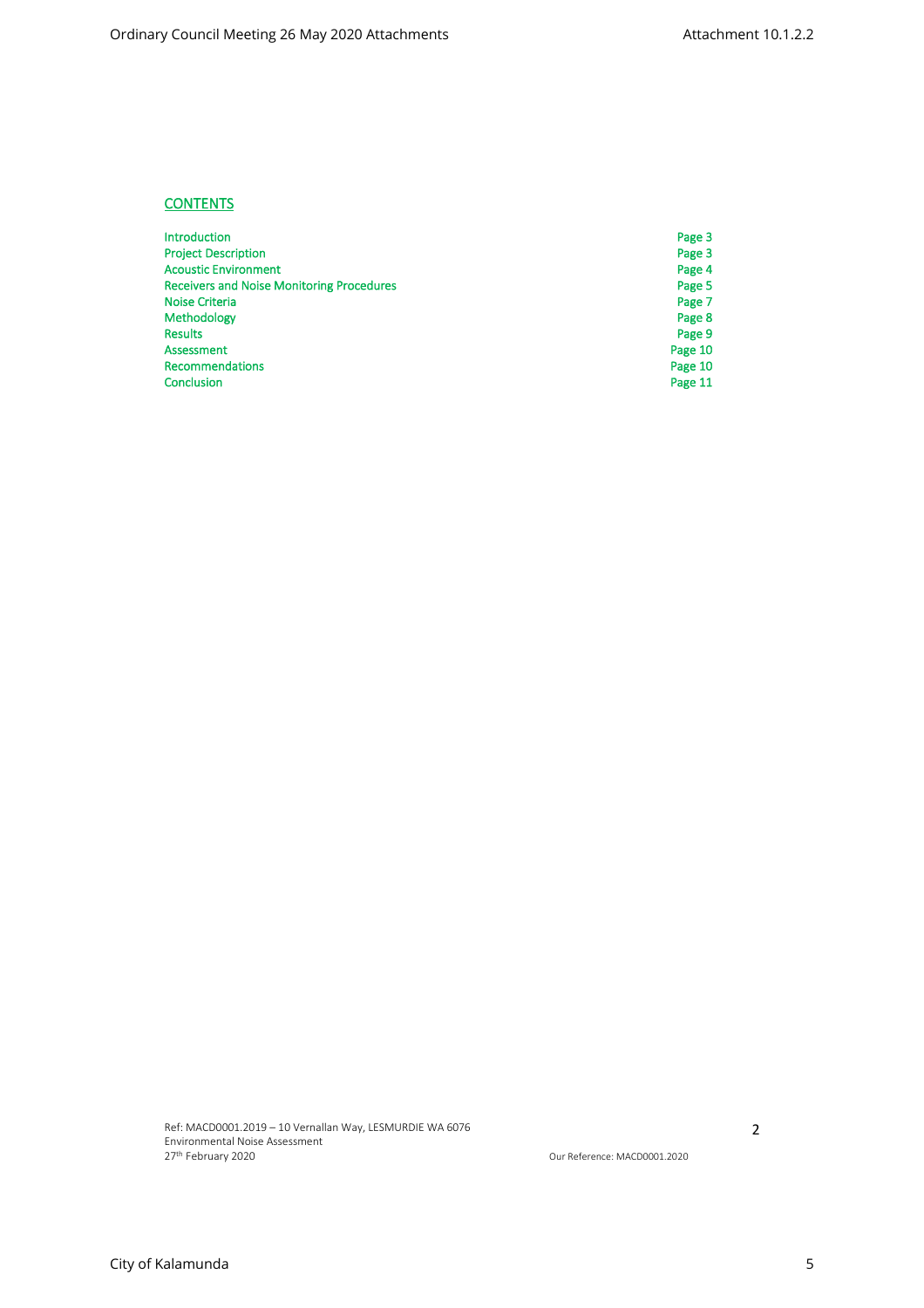#### **INTRODUCTION**

Acoustics & Audio Production has been engaged to undertake an environmental noise assessment for the proposed operation of a home business workshop, and is located at 10 Vernallan Way, LESMURDIE WA 6076. The intent of this environmental noise assessment is to demonstrate that the development will be able to meet the requirements of the Environmental Protection (Noise) Regulations 1997 for the entirety of its operation.

This assessment considers the following:

- Noise associated with:
	- o Machinery lathe operation;
	- o Repairing firearm components; and
	- o Operation of hand tools and gauges.
- Existing ambient noise levels received at the identified nearest noise sensitive receivers.

This assessment will focus on the associated noise impact on the nearest receivers under a 'worst case scenario' setting while the site is utilising the noisiest equipment simultaneously.

## **PROJECT DESCRIPTION**

The proposed site is located at 10 Vernallan Way, LESMURDIE WA 6076, and is intended to be used as a machining/firearm repair workshop. The proposed site is intended to be operated in 2 hours sections with which include carrying out machining jobs on a manual lathe, repairing firearm components and using hand tools and gauges. The applicant is intending to be a sole trader; therefore, all equipment is intended to be used on an individual bases for the task at hand.

The intended operating hours of the workshop is as follows:

| Davsı            | <b>Nime Period</b> |
|------------------|--------------------|
| Monday to Friday | 9am to 1pm         |

3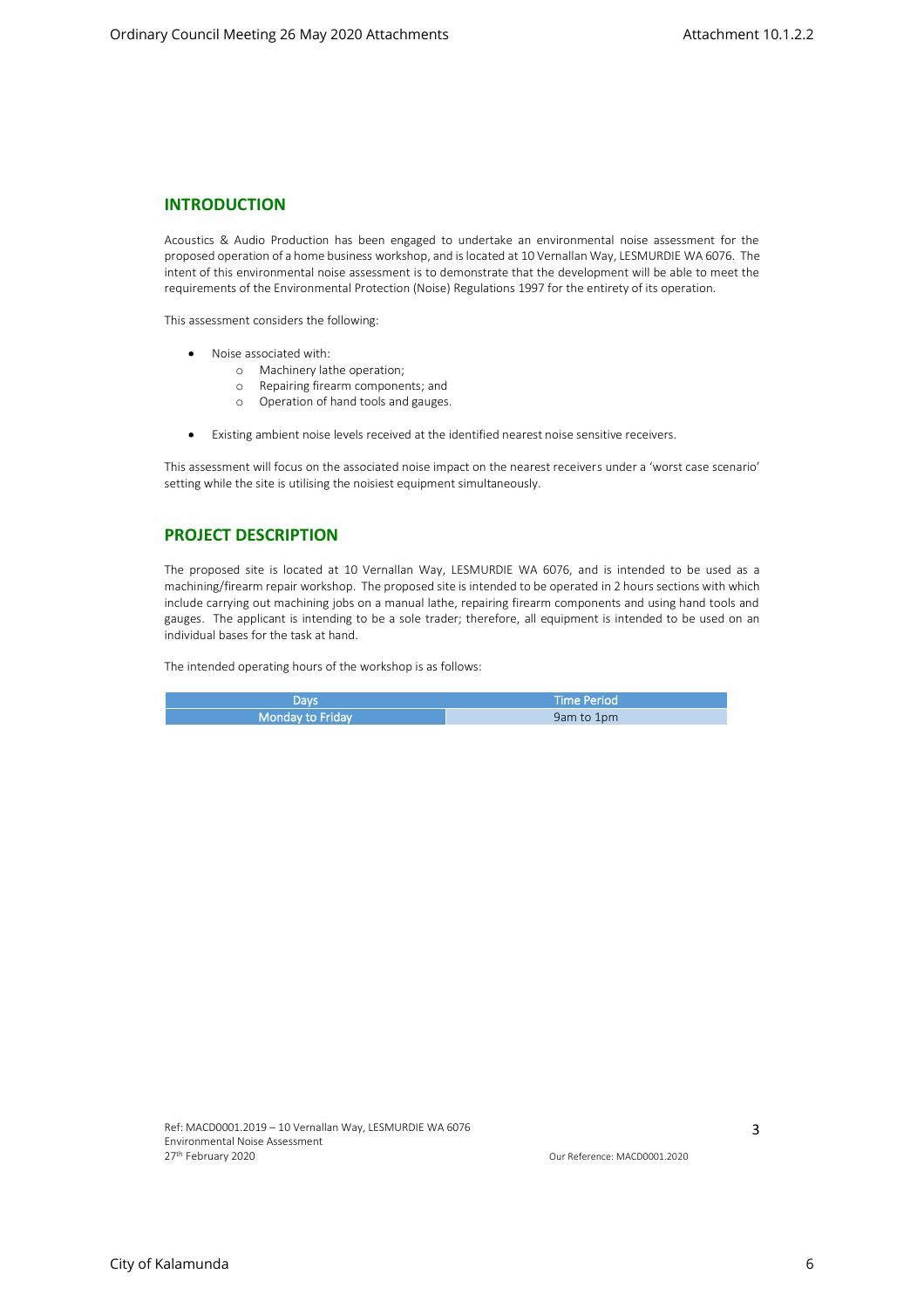

*Figure 1: Site Location (10 Vernallan Way, LESMURDIE WA 6076) (Source City of Kalamunda - Intramaps)*

## **ACOUSTIC ENVIRONMENT**

The site is located at 10 Vernallan Way, LESMURDIE WA 6076, approximately 300m from Lesmurdie Road; which is identified as a minor road with traffic volumes below 16,000 vpd. The surrounding area consists residential zoning with the nearest noise sensitive receivers located directly adjacent to the proposed site at 6 and 18 Vernallan Way, LESMURDIE WA 6076.

Ref: MACD0001.2019 – 10 Vernallan Way, LESMURDIE WA 6076 Environmental Noise Assessment<br>27<sup>th</sup> February 2020

4

Our Reference: MACD0001.2020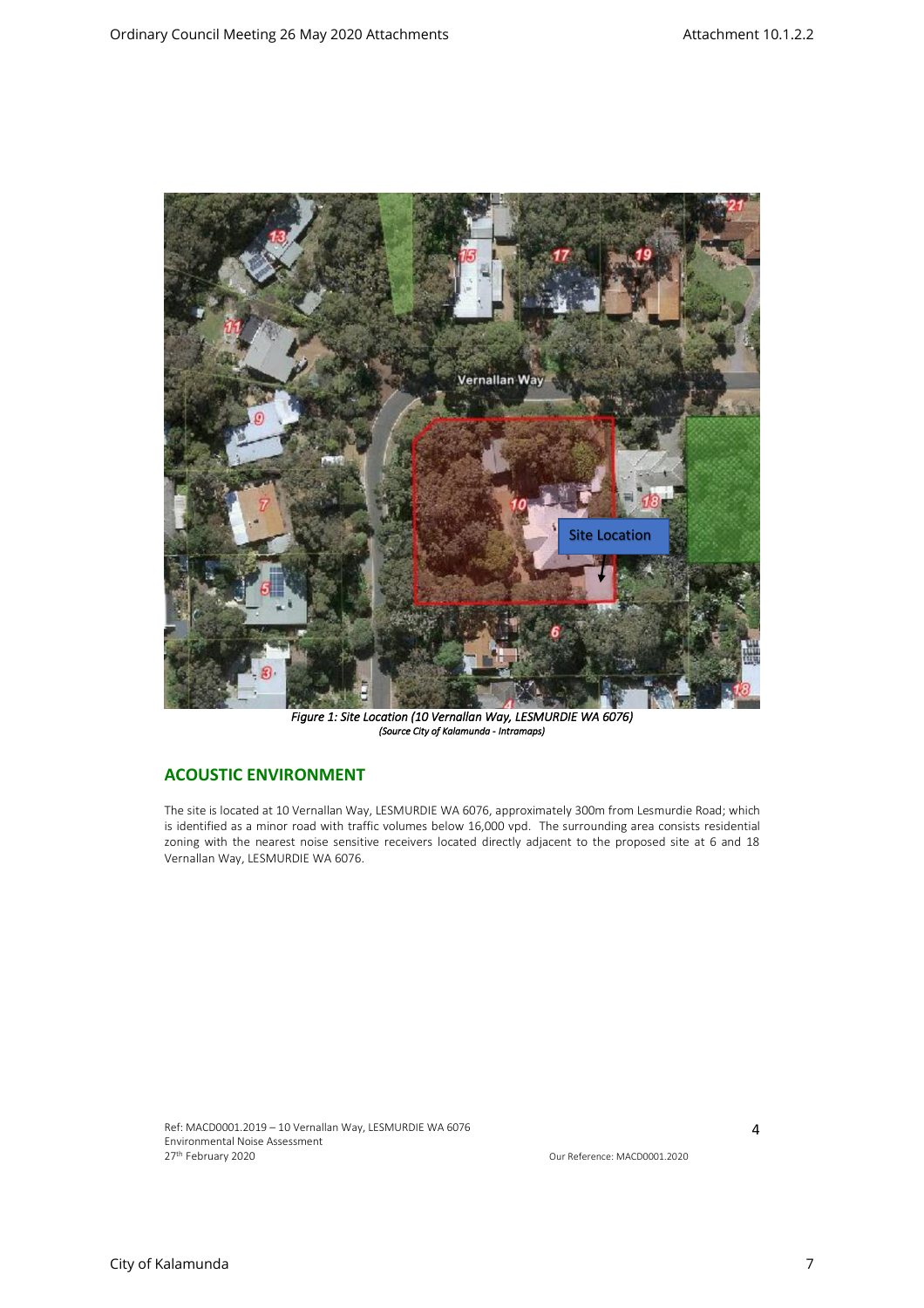## **RECEIVERS & NOISE MONITORING PROCEDURES**

The nearest noise sensitive receiver locations were identified as the following:

- 1. (R1) 6 Vernallan Way, LESMURDIE WA 6076;
- 2. (R2) 18 Vernallan Way, LESMURDIE WA 6076;
- 3. (R3) 19 Vernallan Way, LESMURDIE WA 6076;
- 4. (R4) 17 Vernallan Way, LESMURDIE WA 6076;
- 5. (R5) 15 Vernallan Way, LESMURDIE WA 6076;
- 6. (R6) 13 Vernallan Way, LESMURDIE WA 6076;
- 7. (R7) 11 Vernallan Way, LESMURDIE WA 6076;
- 8. (R8) 9 Vernallan Way, LESMURDIE WA 6076;
- 9. (R9) 7 Vernallan Way, LESMURDIE WA 6076; and
- 10. (R10) 5 Vernallan Way, LESMURDIE WA 6076.

These locations have been chosen as representative of the nearest noise sensitive receivers. Refer to Figure 2 below for site location(s).



Figure 2: *Noise sensitive receiver locations, site location and noise monitoring location.* 

Ref: MACD0001.2019 – 10 Vernallan Way, LESMURDIE WA 6076 Environmental Noise Assessment<br>27<sup>th</sup> February 2020

5

Our Reference: MACD0001.2020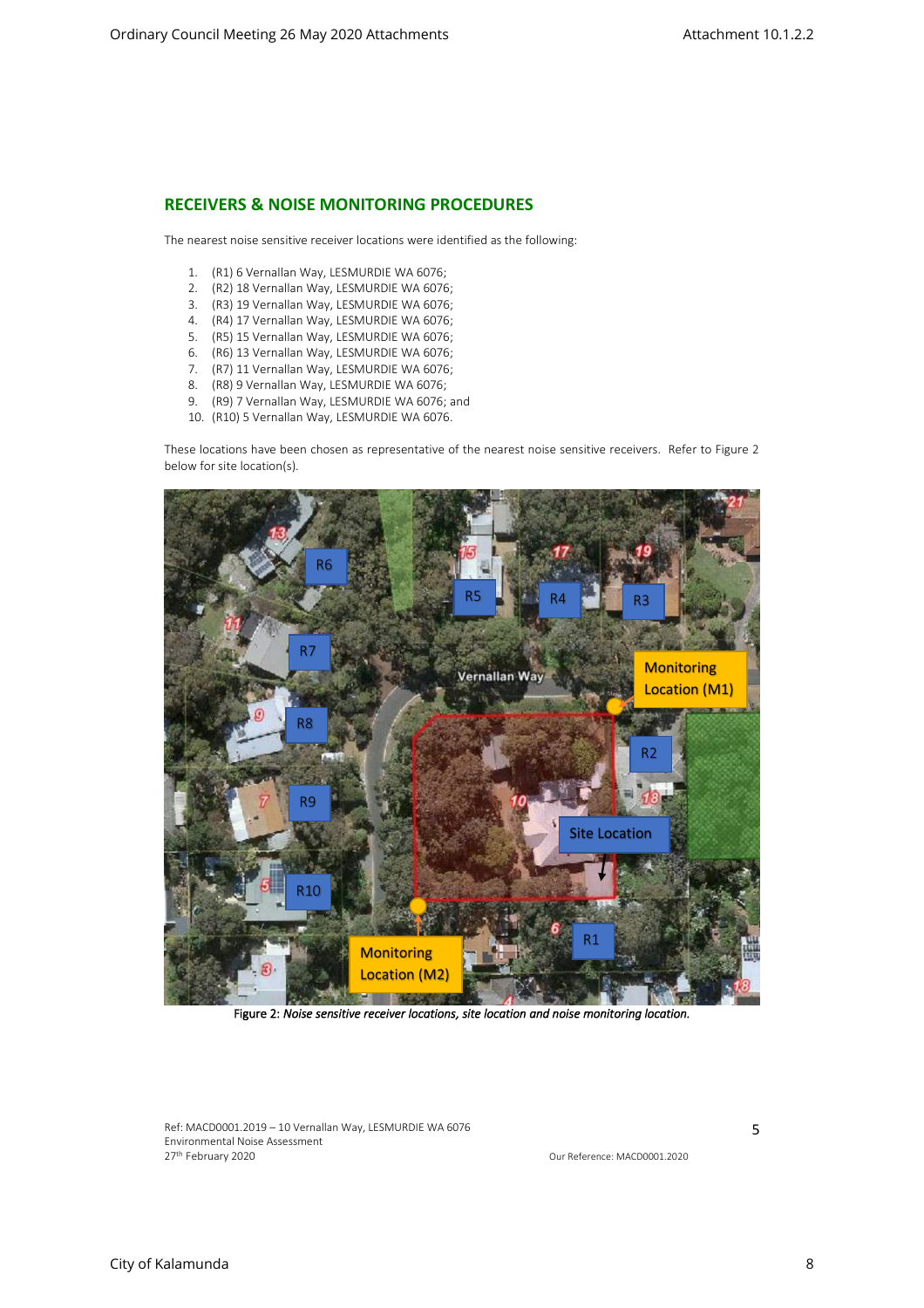## **EQUIPMENT**

The following equipment was used to record existing ambient noise levels:

- Cirrus CR171 Type 1 Sound Level Meter
- Cirrus CR515 Acoustic Calibrator

Both the Cirrus Sound Level Meter and Acoustical Calibrator hold current NATA Laboratory Certification and had been field calibrated before and after the noise-monitoring period. No significant drift from the reference signal was recorded. Laboratory certificates may be provided upon request.

#### **NOISE MONITORING**

A Cirrus CR171 Type 1 Sound Level Meter was used at the boundary of the noise sensitive premises identified in figure 2. The purpose of this was to measure the existing ambient noise levels currently experienced at the noise sensitive receivers' locations.

The monitor was located in a free field position, with the microphone approximately 1.4m above the ground surface level (see figure 2 for monitoring locations). Noise monitoring was conducted generally in accordance with Australian Standard AS1055:1997 *Acoustics - Description and measurement of environmental noise*.

## **MEASURED NOISE LEVELS**

Table 1 below, shows measured existing ambient noise levels from the attended noise survey conducted at the locations identified in Figure 2 above.

|          | Measured Level (dB) |           |      |         |      |
|----------|---------------------|-----------|------|---------|------|
| Location | LAea                | $L_{A10}$ | LA1  | LA(max) | LA90 |
| М1       | 41.1                | 43.0      | 46.0 | 55.4    | 37.7 |
| М2       | 40.9                | 42.       | 46.1 | 55.6    |      |

#### **METEOROLOGICAL DATA**

The following meteorological conditions were present during the onsite monitoring conducted on Tuesday 24<sup>th</sup> February 2020.

#### Table 2 – *Meteorological Conditions*

| Parameter             | Result             |
|-----------------------|--------------------|
| Temperature (°C)      | $32^{\circ}$ C     |
| Wind Speed (m/s)      | 4.8 <sub>m/s</sub> |
| <b>Wind Direction</b> | East South East    |
| Humidity (%)          | 45%                |

Ref: MACD0001.2019 – 10 Vernallan Way, LESMURDIE WA 6076 Environmental Noise Assessment<br>27<sup>th</sup> February 2020

6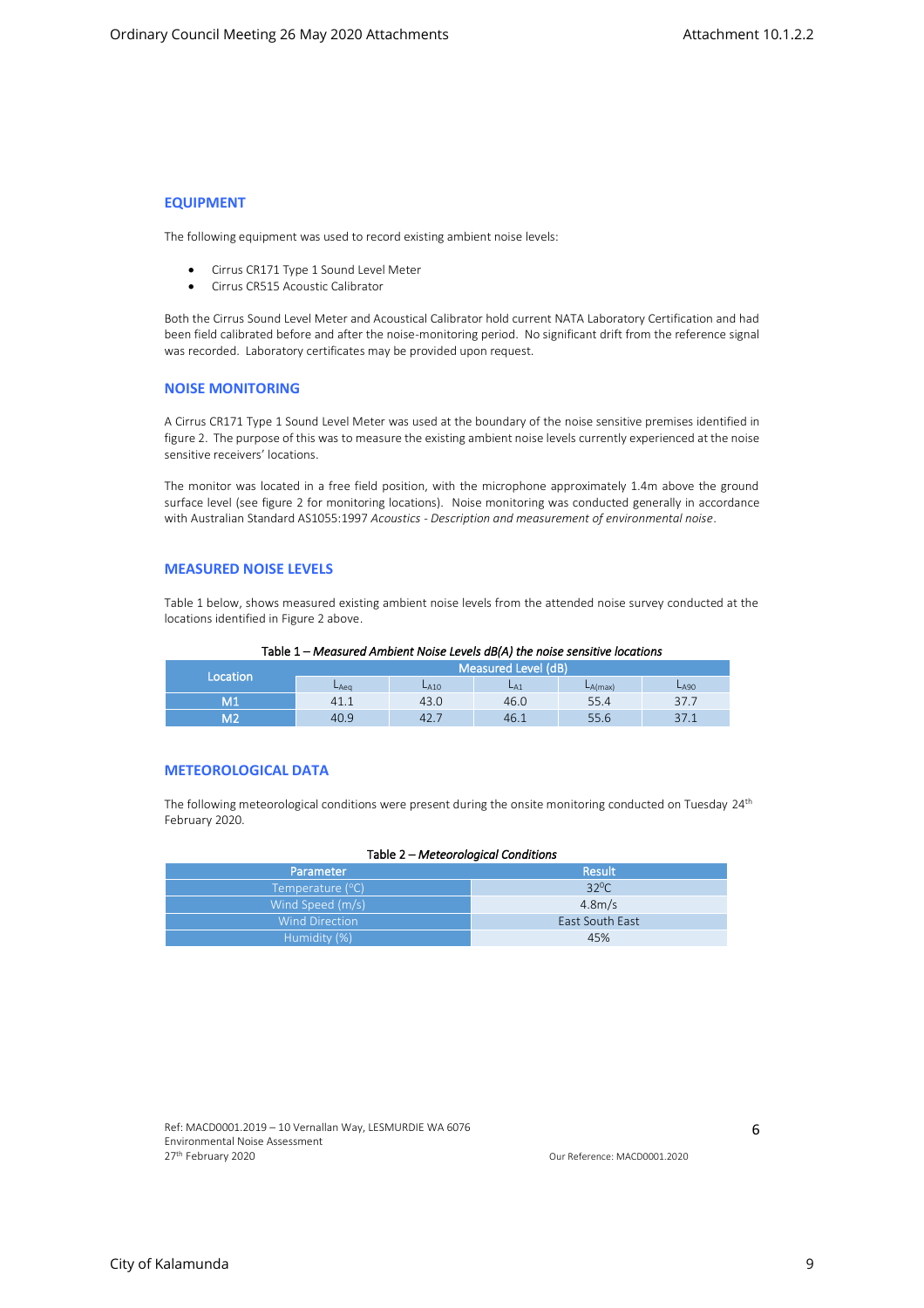## **NOISE CRITERIA**

This assessment is based on the requirements stipulated in the Environmental Protection (Noise) Regulations 1997 in order to ensure that the nearest noise sensitive receivers are protected from unreasonable noise associated with proposed development.

### **ENVIRONMENTAL PROTECTION (NOISE) REGULATIONS 1997**

The allowable noise levels at the surrounding noise sensitive areas are determined by the *Environmental Protection (Noise) Regulations 1997*. Regulations 7 & 8 stipulate that the allowable external noise levels determined by the calculation of an influencing factor (Table 3.2), which is then added to the base levels (see Table 3.3 below).

| Table 3.1 - Baseline Assigned Outdoor Noise Level |  |  |  |  |  |
|---------------------------------------------------|--|--|--|--|--|
|---------------------------------------------------|--|--|--|--|--|

| <b>Description</b>       | Time of Dav                             | Assigned Level (dB) |           |                 |  |
|--------------------------|-----------------------------------------|---------------------|-----------|-----------------|--|
|                          |                                         | LA10                | LA1       | $L_{\rm A max}$ |  |
| Noise Sensitive Premises | 0700 - 1900 hours Monday to<br>Saturday | $45 + 1F$           | $55 + 1F$ | $65 + IF$       |  |

Note: LA10 is the noise level exceeded for 10% of the time.

L<sub>A1</sub> is the noise level exceeded for 1% of the time.

LAmax is the maximum noise level.

IF is the influencing factor.

#### Table 3.2 – *Influencing Factor Calculation*

| <b>Description</b>                    | 450m Radius | 100m Radius | Influencing<br><b>Factors</b> |
|---------------------------------------|-------------|-------------|-------------------------------|
| Commercial                            | 0%          | 0%          | OdB                           |
| Industrial                            | 0%          | 0%          | OdB                           |
| <b>Major Roads</b>                    | Nil         | Nil         | OdB                           |
| <b>Secondary Roads</b>                | Nil         | Nil         |                               |
| <b>Sports Venues</b>                  | Nil         | Nil         | OdB                           |
| <b>Total Influencing Factor = OdB</b> |             |             |                               |

Based on the information in Table 3.2, no influencing factor is applied to the base line assigned noise levels for all of the noise sensitive receivers identified with the applicable assigned outdoor noise levels identified in Table 3.3 below.

#### Table 3.3 – *Applicable Assigned Outdoor Noise Level*

| <b>Premises</b>          | Time of Day                             | Assigned Level (dB) |     |          |  |
|--------------------------|-----------------------------------------|---------------------|-----|----------|--|
| <b>Receiving Noise</b>   |                                         | LA10                | LA1 | $L$ Amax |  |
| Noise Sensitive Premises | 0700 - 1900 hours Monday to<br>Saturdav | 45                  | 55  | 65       |  |

Ref: MACD0001.2019 – 10 Vernallan Way, LESMURDIE WA 6076 Environmental Noise Assessment<br>27<sup>th</sup> February 2020

7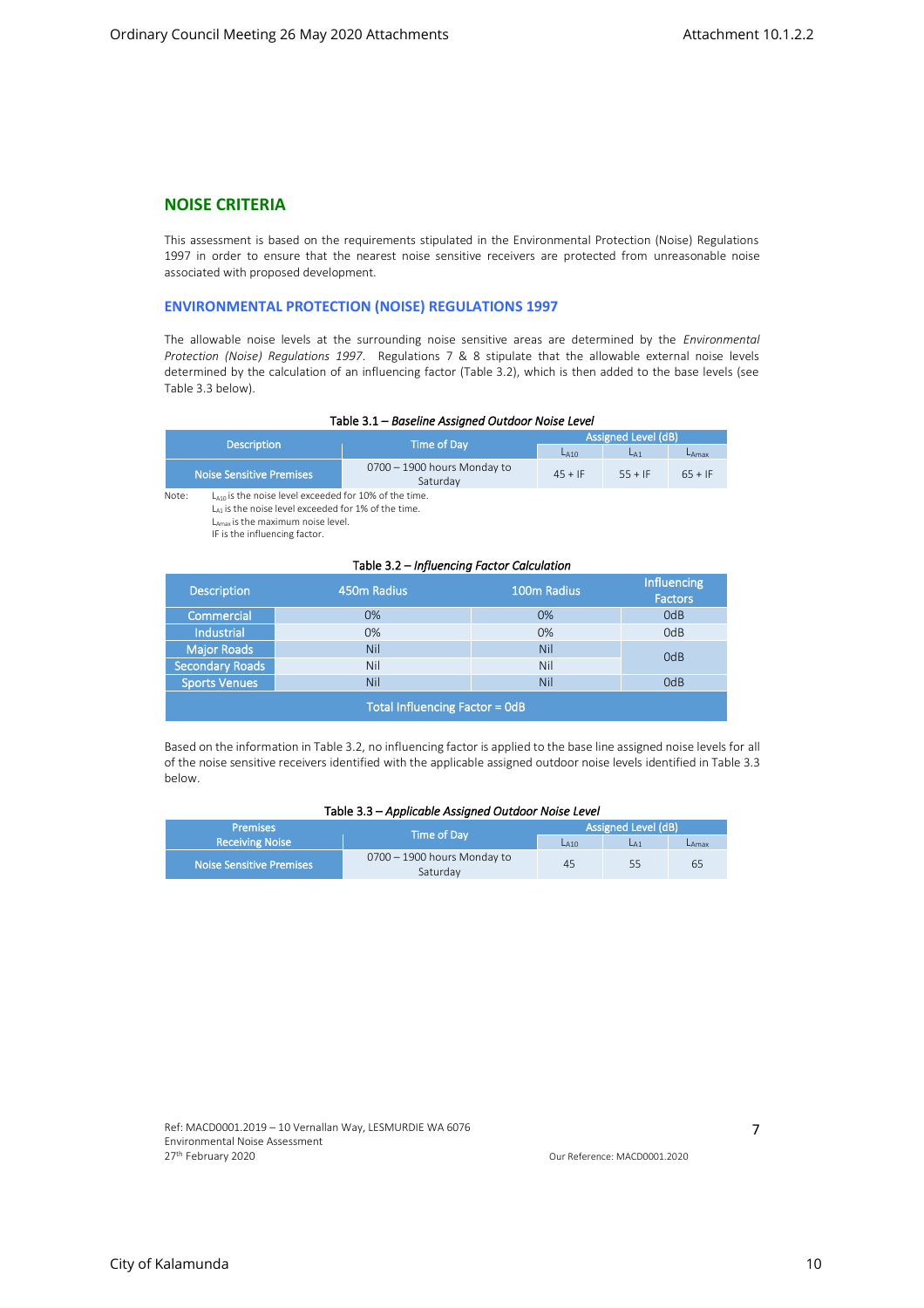## **METHODOLOGY**

Computer modelling SoundPlan 8 was used with the algorithms CONCAWE selected to predict the noise emissions. Input data used within the model are:

- ➢ Meteorological Information; and
- ➢ Topographical Data; and
- ➢ Ground Absorption Data; and
- ➢ Source Sound Levels.

#### **METEOROLOGICAL INFORMATION**

Meteorological information used in the table below is considered to represent the 'worst case' conditions for sound propagation. With wind speeds greater than those shown, noise levels may be further enhanced; however, it is likely that wind, vegetation and traffic noise will become the dominant noise source at those levels.

#### Table 5 – *Meteorological Conditions*

| Parameter                | Day (0700 - 1900) | Night (1900 - 0700) |
|--------------------------|-------------------|---------------------|
| Temperature (°C)         |                   |                     |
| Wind Speed (m/s)         |                   |                     |
| <b>Wind Direction</b>    | All               | All                 |
| Humidity (%)             | 50                | 50                  |
| Pasquil Stability Factor |                   |                     |

Note: The acoustical modelling software allows for simultaneous modelling of wind in all directions.

#### **TOPOGRAPHICAL DATA**

The existing topography was modelled at 2 meters and based on the survey information compiled.

#### **GROUND ABSORPTION**

Ground absorption varies from a value of 0 to 1, 0 representing an acoustically reflective ground (e.g. water and bitumen) and 1 representing acoustically absorbing surface such as grass. In this case, a ground absorption value of 0.9 is used.

## **SOURCE SOUND LEVELS**

Source sound levels used within the modelling are based on technical data acquired from similar previous investigations and are listed below in Table 6 below. All noise levels have been corrected for impulsiveness or tonality as per the Australian Standard AS 1055:1997 – *'Acoustics – Description and measurement or environmental noise'*.

| Noise Source       | 1m from Source - Noise Level SPL dB(A) LAeg |
|--------------------|---------------------------------------------|
| Machining Lathe    | $76*$                                       |
| Air compressor     | $85*$                                       |
| Jewellers Hammer   | $84***$                                     |
| <b>Drill Press</b> | $74*$                                       |

\* Denotes 5dB correction for tonality as per AS 1055

\*\*\* Denotes 10dB correction for impulsiveness as per AS 1055

Note: No HVAC / Air-conditioning unit is utilised within this establishment, with cooling provided via floor fans, based on the low noise output of the fans they have not been considered in this assessment.

Ref: MACD0001.2019 – 10 Vernallan Way, LESMURDIE WA 6076 Environmental Noise Assessment<br>27<sup>th</sup> February 2020

8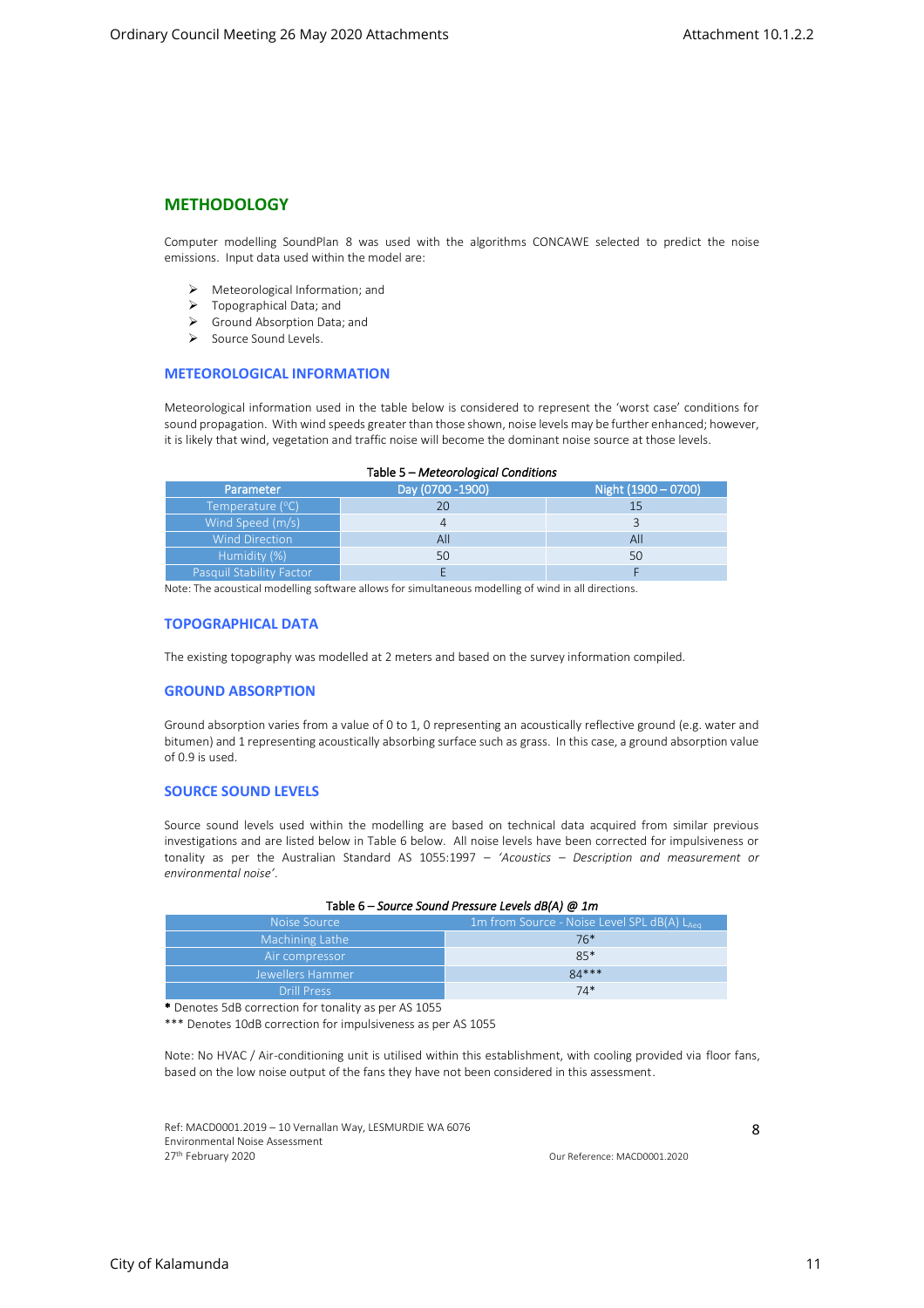## **RESULTS**

Based upon the location of onsite activities in relation to the noise sensitive premises, we predict the following noise impact levels (as shown in Table 7 below). Using the acoustical software SoundPlan 8, acoustical modelling was carried out under a worst-case scenario of noise emissions. This was carried out using topographical data with all sound source levels simultaneously present under the assumption that all the recommendations within this report are implemented.

We have assumed the nearest noise sensitive receivers would have their windows open. The predicted levels have then been assessed against the assigned outdoor levels, as stipulated in the *Environmental Protection (Noise) Regulations 1997*. The assessment has been based on the L<sub>A10</sub> day-time assessment criteria, as this is considered the most stringent noise criterion for the site based on the sites intended operating hours and represents a noise level that is not to be exceeded for more than 10 percent of the time.

| Location       | Scenario                   | Calculated noise levels to be<br>received under a 'worst case<br>scenario' all occurring<br>simultaneously |           | Day-time<br>(0700 to 1900hrs)<br><b>Assigned outdoor</b><br>noise level target<br>LA10 SPL dB(A) | Compliance |
|----------------|----------------------------|------------------------------------------------------------------------------------------------------------|-----------|--------------------------------------------------------------------------------------------------|------------|
|                |                            | Time                                                                                                       | $L_{A10}$ | $L_{A10}$                                                                                        |            |
| R1             | All windows and doors open | Day                                                                                                        | 45        | 45                                                                                               | <b>Yes</b> |
| R <sub>2</sub> | All windows and doors open | Day                                                                                                        | 43        | 45                                                                                               | Yes.       |
| R <sub>3</sub> | All windows and doors open | Day                                                                                                        | 29        | 45                                                                                               | Yes        |
| <b>R4</b>      | All windows and doors open | Day                                                                                                        | 26        | 45                                                                                               | <b>Yes</b> |
| <b>R5</b>      | All windows and doors open | Day                                                                                                        | 25        | 45                                                                                               | <b>Yes</b> |
| <b>R6</b>      | All windows and doors open | Day                                                                                                        | 24        | 45                                                                                               | <b>Yes</b> |
| R7             | All windows and doors open | Day                                                                                                        | 25        | 45                                                                                               | <b>Yes</b> |
| R <sub>8</sub> | All windows and doors open | Day                                                                                                        | 25        | 45                                                                                               | Yes        |
| R <sub>9</sub> | All windows and doors open | Day                                                                                                        | 27        | 45                                                                                               | <b>Yes</b> |
| R10            | All windows and doors open | Day                                                                                                        | 29        | 45                                                                                               | <b>Yes</b> |

Note: penalties for tonality and impulsiveness have been applied to the assessed values.

As shown in the table above, the calculated noise levels to be received at all the nearest noise sensitive locations identified within this report from the full operation of the proposed site under a 'worst case scenario' setting, were found to comply with Assigned Outdoor Noise Criteria (as stipulated in the *Environmental Protection (Noise) Regulations 1997*) throughout the entirety of the time.

The assessment of the potential noise associated with the site has been based on both previous investigations of similar activities, technical data and the existing noise levels experienced. This assessment assumes the simultaneous operation of all activities occurring within the proposed site, providing a worst-case scenario noise environment. Any relevant shielding / transmission loss and penalties for "intrusiveness" was considered in this assessment.

We make note that by achieving compliance at the locations identified within this report, compliance to the *Environmental Protection (Noise) Regulations 1997* assigned outdoor noise levels is expected to be achieved at all other premises located further away from the proposed workshop.

Ref: MACD0001.2019 – 10 Vernallan Way, LESMURDIE WA 6076 Environmental Noise Assessment<br>27<sup>th</sup> February 2020

9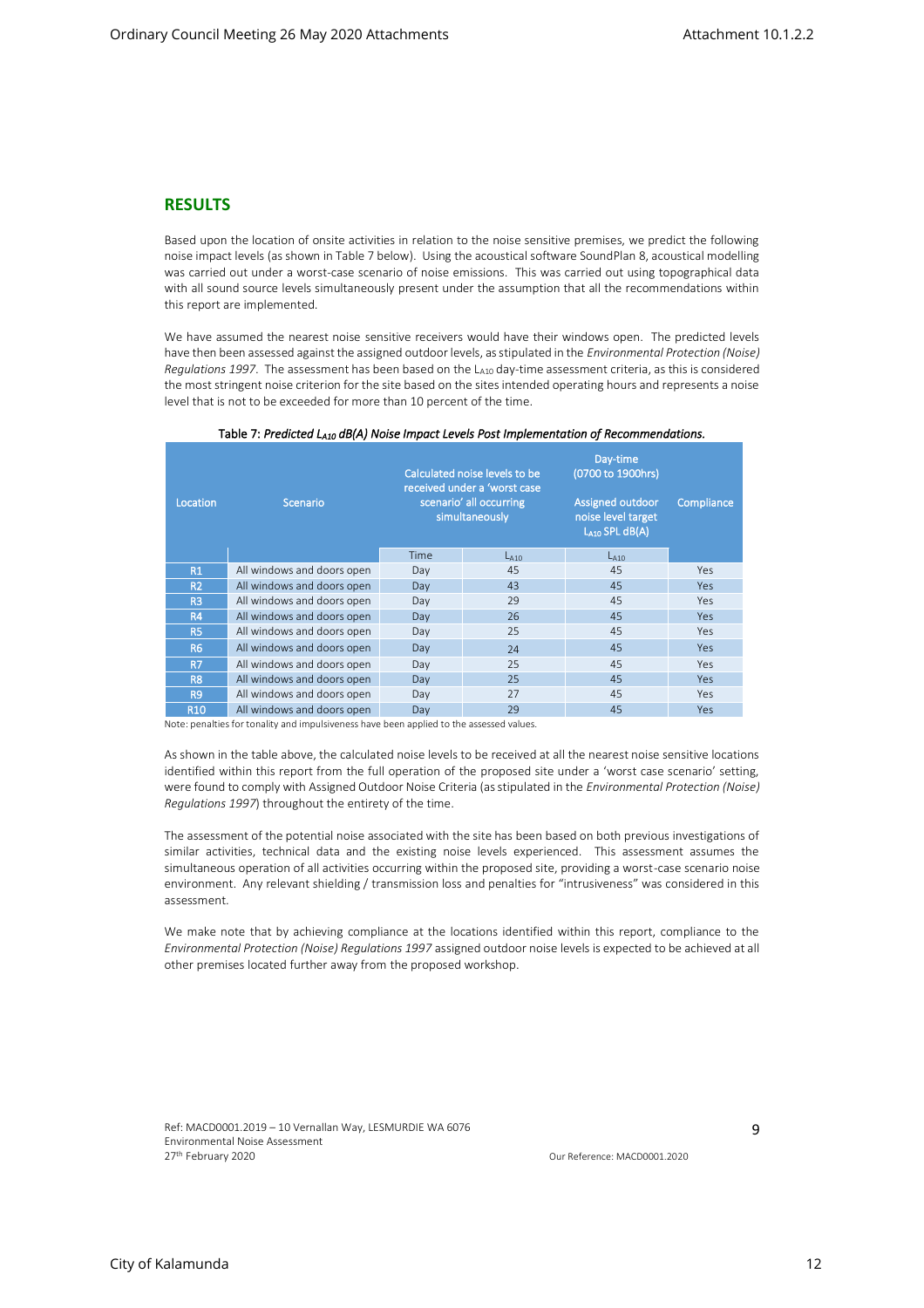## **ASSESSMENT**

The assessment of the site was undertaken, and it was found that attaining compliance to the Environmental Protection (Noise) Regulations 1997 is achievable. We recognise that the main sources of noise are from the machining lathe, air compressor and hammer.

Noise levels from all noise sources identified in this report occurring simultaneously have been calculated to fall within the day-time period assigned outdoor noise criterion, on the assumption the recommendations put forth is this report is fully implemented.

The calculated results have been based on various factors such as: the distance of the noise sources from receivers, the implementation of the recommendations put forth within this report, existing acoustical screening, predicted noise levels and the existing background noise levels measured.

Intrusive penalties have been applied to the assessed values. As such, with the incorporation of the recommendations put forth within this report, the predicted noise levels are calculated to be compliant with the day-time assigned outdoor noise level.

## **RECOMMENDATIONS**

The following recommendations are to be implemented in order to ensure compliance to the assigned outdoor noise levels is achieved at all times.

- Window glazing increased to a minimum 6mm 12mm 6mm insulated glazing unit (IGU)
- All windows and doors are to be closed during workshop operation
- External wooden door increased to 40mm solid core with full perimeter seals and a drop-down seal to ensure an airtight seal is achieved when closed;
- Roller door be fitted with a full perimeter seal and threshold seal on the ground to ensure an airtight seal is achieved when closed;
- All airgaps within the workshop are to be airtight sealed with a weatherproof non-hardening siliconbased sealant;
- Air compressor to be installed on vibration dampening mounts, fitted into a noise enclosure and located within the workshop;
- Minimum R3.0 insulation fitted within ceiling space, with which is void of airgaps;
- Machining Lathe to be fitted on vibration dampening mounts;
- Drill press to be fitted on vibration dampening mounts;
- Utilise rubber tipped hammers instead of hard metal tipped hammers;
- Hammering metal to be conducted on rubber mats at all times.

10